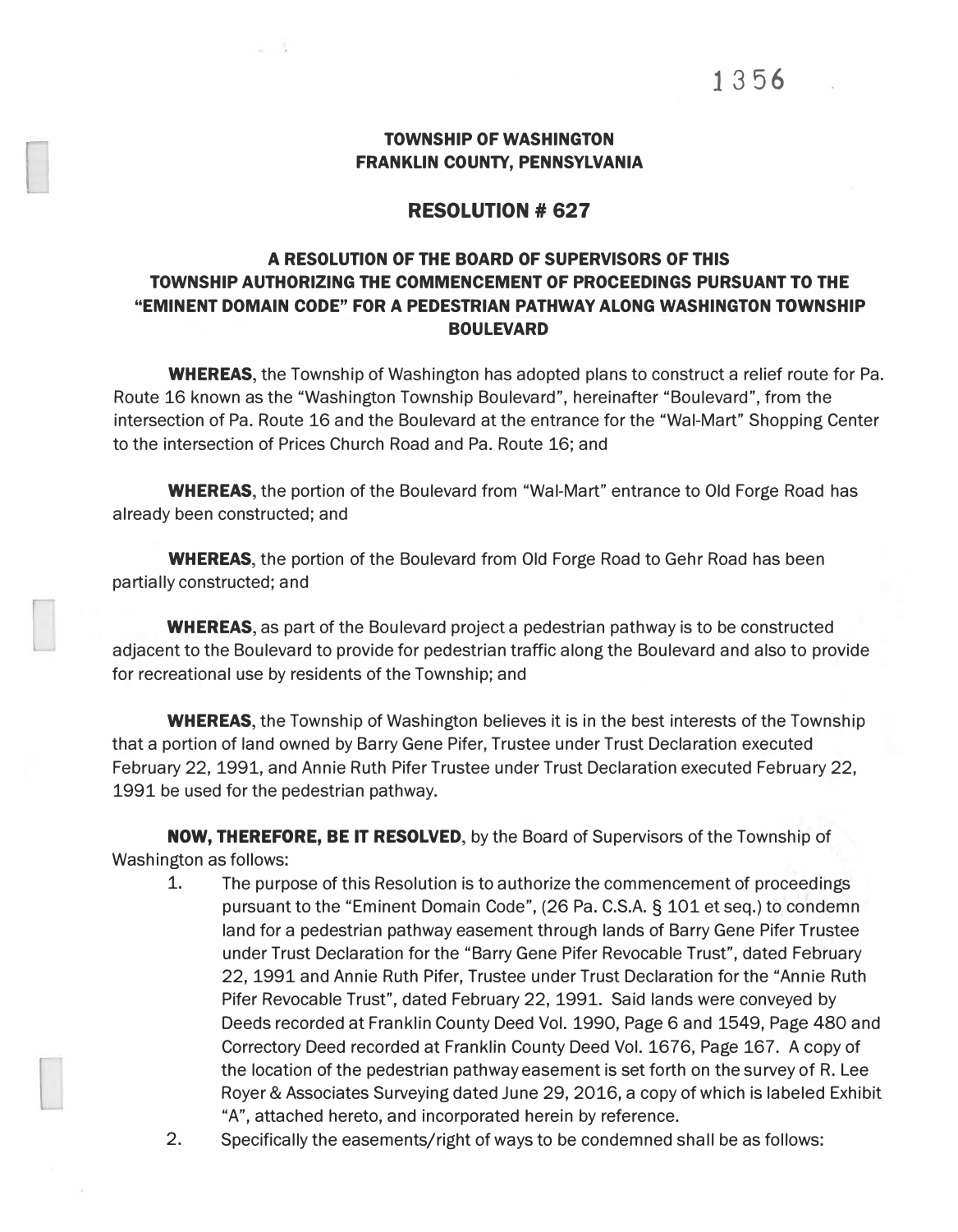# 1357

- a. The full, free and uninterrupted use, liberty and privilege of a perpetual easement or right of way, for pedestrian traffic and related improvements; and
- b. The full, free and uninterrupted use, liberty and privilege of a perpetual easement or right of way over the existing bridge located on the property for use as a pedestrian pathway and related improvements and to make improvements to the bridge; and
- c. A temporary construction easement/right of way of sufficient area necessary to construct a pedestrian easement and related improvements and to make improvements to the bridge; and
- d. An easement/right of way area of sufficient size for slope and drainage to construct a pedestrian easement and related improvements and to make improvement to the bridge; and
- e. All vehicular traffic of any kind, except for non-motorized bicycle traffic, shall be prohibited from using the easement/right of way.
- $3.$ This Resolution shall also authorize the condemnation of the rights of any other individuals to use the land to be condemned for vehicular traffic.
- 4. The Chairman of the Township of Washington Board of Supervisors and Manager of the Township of Washington shall have the power to sign any and all documents required by the "Eminent Domain Code" in order to obtain the pedestrian pathway easement as set forth in numbers 1 through 3 above.
- 5. The needs of the Township of Washington for obtaining the pedestrian pathway easement are as follows:
	- a. The Boulevard shall be a limited access road with a 35 mile per hour speed limit.
	- b. In order to provide for the health and safety of individuals that may walk or ride bikes on the Boulevard, the Township of Washington has decided to construct a pedestrian pathway approximately ten (10) feet wide adjacent to the Boulevard.
- The title to the land required by the Township of Washington shall be a permanent 6. pedestrian easement.

**DULY RESOLVED**, this 7<sup>th</sup> day of September 2016, by the Board of Supervisors of the Township of Washington, Franklin County, Pennsylvania, in lawful session duly assembled.

Bv

## **ATTEST:**

Karen S. Hargrave, Seeretary

**TOWNSHIP OF WASHINGTON, FRANKLIN COUNTY, PENNSYLVANIA** 

C. Stewart McCleaf, Chairr

I, Karen S. Hargrave, Secretary of the Board of Supervisors, Washington Township, do hereby certify that the foregoing is a true and correct copy of the Resolution adopted at a regular meeting of the Board of Supervisors, held the 7<sup>th</sup> day of September 2016.

Date: September 7th, 2016

Karen S. Hargrave.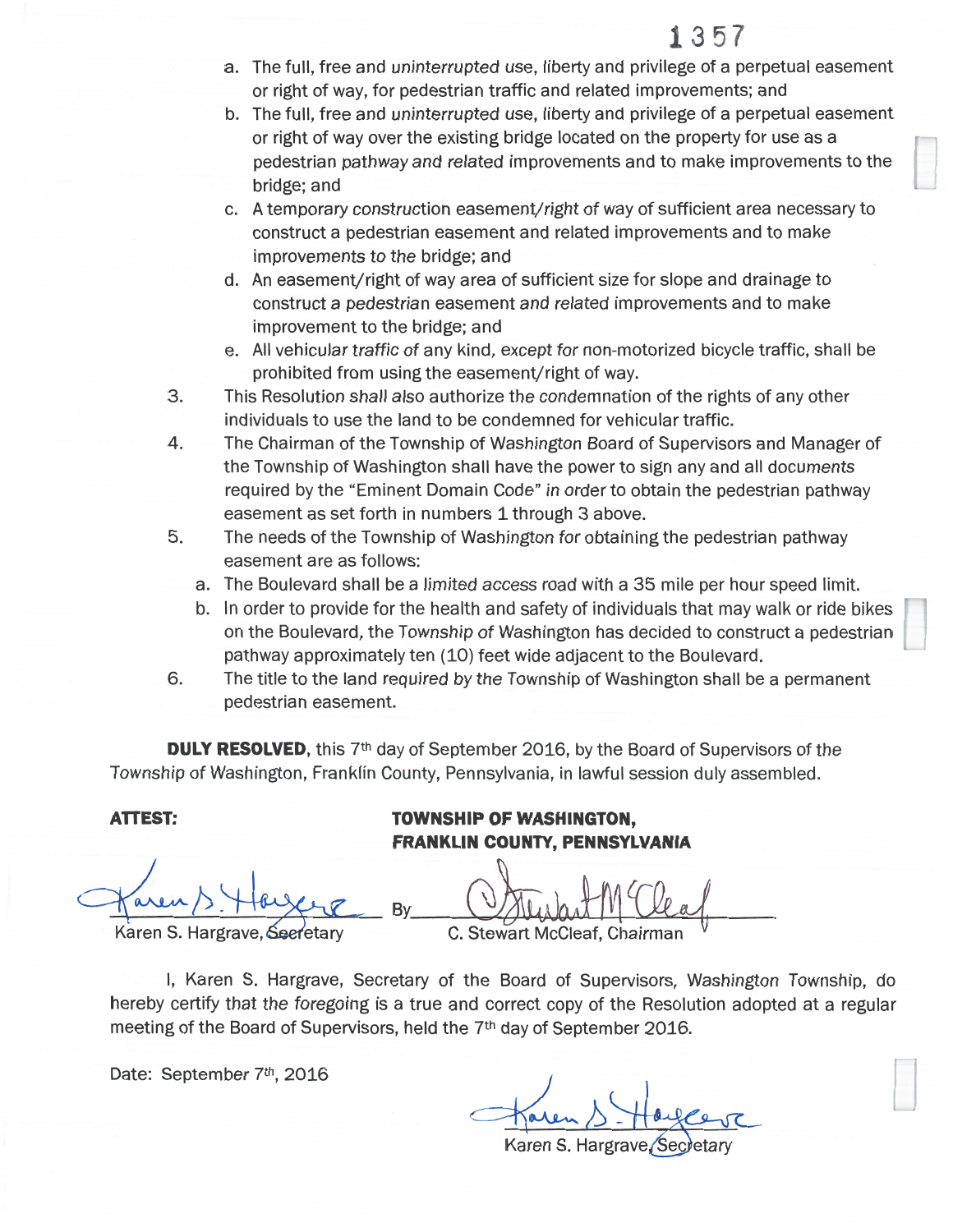

 $\infty$  $L$  $\infty$ **Send** 

Exhibit A

PIFE  $\tilde{\mathbf{z}}$